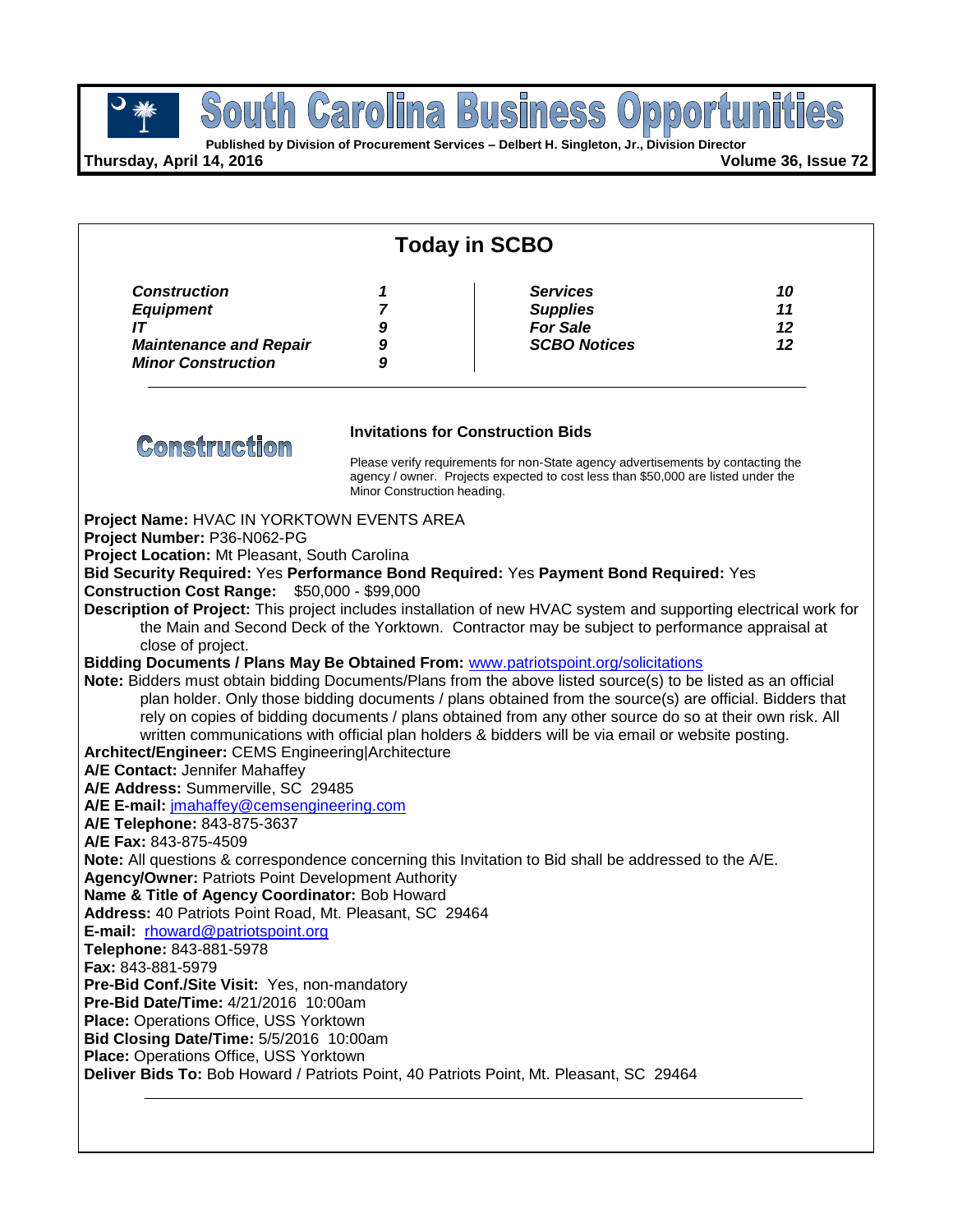**Thursday, April 14, 2016 2 Volume 36, Issue 72 Project Name:** HOLTZENDORFF HALL HISTORIC WINDOW REPLICATION AND REFURBISHMENT **Project Number:** CUP-4001960 **Project Location:** Clemson University Main Campus **Bid Security Required:** Yes **Performance Bond Required:** Yes **Payment Bond Required:** Yes **Construction Cost Range:** \$100,000 - \$500.000 **Description of Project:** Replacement of existing aluminum clad windows to wood windows to replicate original window installed in historic building. Refurbishment of existing windows is identified as an alternate in this bid. Contractor may be subject to performance appraisal at close of project. **Bidding Documents / Plans May Be Obtained From:** <http://www.clemson.edu/facilities/capital/projects#2> **Note:** Bidders must obtain bidding Documents/Plans from the above listed source(s) to be listed as an official plan holder. Only those bidding documents / plans obtained from the source(s) are official. Bidders that rely on copies of bidding documents / plans obtained from any other source do so at their own risk. All written communications with official plan holders & bidders will be via email or website posting. **Architect/Engineer:** DP3 Architects **A/E Contact:** Lorna Anders **A/E Address:** 211 Broad Street, Greenville, SC 29601 **A/E E-mail:** [landers@dp3architects.com](mailto:landers@dp3architects.com) **A/E Telephone:** 864-232-8200 ext 1019 **Agency/Owner:** Clemson University **Name & Title of Agency Coordinator:** Rick Owens **Address:** 310 Klugh Avenue, Clemson, SC 29634 **E-mail:** [rro@clemson.edu](mailto:rro@clemson.edu) **Telephone:** 864-643-6067 **Fax:** 864-656-0793 **Pre-Bid Conf./Site Visit:** Yes, non-mandatory **Pre-Bid Date/Time:** 4/21/2016 9:00am **Place:** Gentry Hall, 191 Old Greenville Hwy, Clemson, SC **Bid Closing Date/Time:** 5/5/2016 2:00pm **Place:** Gentry Hall, 191 Old Greenville Hwy, Clemson, SC **Deliver Bids To:** Pat Crowther, P.E. Gentry Hall, 191 Old Greenville Highway, Clemson, SC 29634-5952 **Project Name:** RICHLAND SCHOOL DISTRICT 2 LANGFORD ELEMENTARY SCHOOL SHADE SAIL REPLACEMENT **Project Number:** 2201-141740 **Project Location:** 480 Langford Road, Blythewood SC 29016 **Bid Security Required:** Yes **Performance Bond Required:** Yes **Payment Bond Required:** Yes **Construction Cost Range: Description of Project:** The Langford Elementary School Shade Sail Replacement project includes, but is not limited to, demolition of damaged concrete and brick masonry and shade sail hardware, miscellaneous steel work, and replacement of concrete and brick masonry, shade sail hardware, and shade sail. **Bidding Documents / Plans May Be Obtained From:** digitally from LS3P ASSOCIATES LTD. **Architect/Engineer:** LS3P ASSOCIATES LTD. **A/E Contact:** Linda Bryant **A/E Address:** 701-A Lady Street, Columbia, SC 29201 **A/E E-mail:** [lindabryant@ls3p.com](mailto:lindabryant@ls3p.com) **A/E Telephone:** 803-765-2418 **A/E Fax:** 803-765-2419 **Agency/Owner:** Richland School District 2 **Name & Title of Agency Coordinator:** George Gooch **Address:** 124 Risdon Way, Columbia, SC 29223 **E-mail:** [ggooch@richland2.org](mailto:ggooch@richland2.org) **Telephone:** 803-736-3774 **Pre-Bid Conf./Site Visit:** Yes, non-mandatory **Pre-Bid Date/Time:** 4/27/2016 10:00am **Place:** Langford Elementary School, 480 Langford Road, Blythewood SC 29016 **Bid Closing Date/Time:** 5/5/2016 3:00pm **Place:** Richland School District Two Support Services Center, 124 Risdon Way, Columbia SC 29223 **Deliver Bids To:** George Gooch, Richland School District 2, 124 Risdon Way, Columbia, SC 29223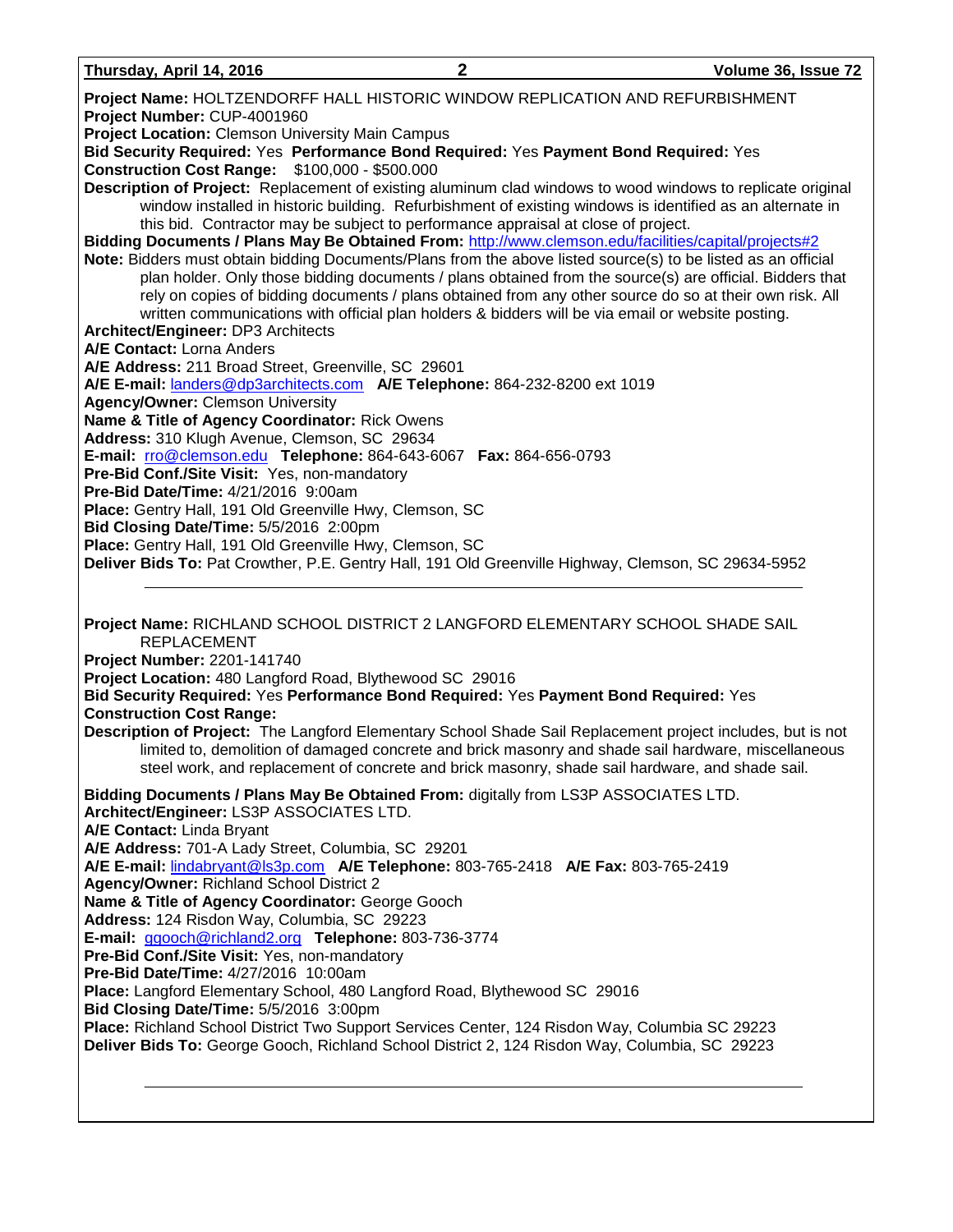| Thursday, April 14, 2016 |  |  |
|--------------------------|--|--|
|                          |  |  |

| Thursday, April 14, 2016                                                                                                                                                                                                                                                                                                             | 3                                                                                                                                                | Volume 36, Issue 72                                                                                                                                                                                                                                                                                                                                                                                                                                                                                                                                                                                                                                      |
|--------------------------------------------------------------------------------------------------------------------------------------------------------------------------------------------------------------------------------------------------------------------------------------------------------------------------------------|--------------------------------------------------------------------------------------------------------------------------------------------------|----------------------------------------------------------------------------------------------------------------------------------------------------------------------------------------------------------------------------------------------------------------------------------------------------------------------------------------------------------------------------------------------------------------------------------------------------------------------------------------------------------------------------------------------------------------------------------------------------------------------------------------------------------|
| Project Name: ELKO STREET AREA WATER LINE IMPROVEMENTS<br>Project Number: CCBG #4-C-14-022<br>Project Location: WILLISTON, SC<br>Bid Security Required: Yes Performance Bond Required: Yes Payment Bond Required: Yes<br>Description of Project: Installation of approximately 5,300 linear feet of 6" water line and appurtenances. |                                                                                                                                                  |                                                                                                                                                                                                                                                                                                                                                                                                                                                                                                                                                                                                                                                          |
|                                                                                                                                                                                                                                                                                                                                      |                                                                                                                                                  | (See Addiontal CDBG Project Text to be added to description) This project is being funded in whole or in<br>part by the Community Development Block Grant Program (CDBG). All federal CDBG requirements will<br>apply to the contract. Bidders on this work will be required to comply with the President's Executive Order<br>No. 11246 & Order No. 11375 which prohibits discrimination in employment regarding race, creed, color,<br>sex, or national origin. Bidders must comply with Title VI if the Civil Rights Act of 1964, the Davis-Bacon<br>Act, the Anti-Kickback Act, the Contract Work Hours and Safety Standards Act, and 40 CFR 33.240. |
| Bidding Documents / Plans May Be Obtained From: WIEDEMAN & SINGLETON, INC. - CONTACT LESA                                                                                                                                                                                                                                            | employment to be observed and minimum wage rates to be paid under the contract.<br>JENKINS AT 803-329-2944 EXT. 221 OR EMAIL TO LBJ@WIEDEMAN.COM | Bidders must also make positive efforts to use small and minority-owned business and to offer employ-<br>ment, training and contracting opportunities in accordance with Section 3 of the Housing and Urban De-<br>velopment Act of 1968. Attention of bidders is particularly called to the requirements as to conditions of                                                                                                                                                                                                                                                                                                                            |
| Plan Deposit: \$100.00, nonrefundable                                                                                                                                                                                                                                                                                                |                                                                                                                                                  |                                                                                                                                                                                                                                                                                                                                                                                                                                                                                                                                                                                                                                                          |
| Architect/Engineer: WIEDEMAN AND SINGLETON, INC.                                                                                                                                                                                                                                                                                     | Hill - Dodge (www.construction.com); and at the Town of Williston, South Carolina.                                                               | In Addition To The Above Official Source(s) Bidding Documents / Plans Are Also Available At: Bid docu-<br>ments and plans may also be examined at Wiedeman and Singleton, Inc., 131 E. Main Street, Ste. 300,<br>Rock Hill, SC; iSqFt Network (www.isqft.com): Reed Construction Data (www.cmdgroup.com); McGraw                                                                                                                                                                                                                                                                                                                                         |
| A/E Address: 131 E. MAIN STREET, STE. 300, ROCK HILL, SC 29730<br>A/E E-mail: RAR@WIEDEMAN.COM<br>A/E Telephone: 803-329-2944 EXT 223                                                                                                                                                                                                |                                                                                                                                                  | A/E Contact: All questions & correspondence concerning the Invitation to Bid shall be addressed to Trey Riley.                                                                                                                                                                                                                                                                                                                                                                                                                                                                                                                                           |
| A/E Fax: 803-329-2954                                                                                                                                                                                                                                                                                                                |                                                                                                                                                  |                                                                                                                                                                                                                                                                                                                                                                                                                                                                                                                                                                                                                                                          |
| Agency/Owner: TOWN OF WILLISTON                                                                                                                                                                                                                                                                                                      |                                                                                                                                                  |                                                                                                                                                                                                                                                                                                                                                                                                                                                                                                                                                                                                                                                          |
| Name & Title of Agency Coordinator: KENNY COOK, TOWN ADMINISTRATOR                                                                                                                                                                                                                                                                   |                                                                                                                                                  |                                                                                                                                                                                                                                                                                                                                                                                                                                                                                                                                                                                                                                                          |
| Address: 13112 MAIN STREET, WILLISTON, SC 29853                                                                                                                                                                                                                                                                                      |                                                                                                                                                  |                                                                                                                                                                                                                                                                                                                                                                                                                                                                                                                                                                                                                                                          |
| E-mail: KENNY@WILLISTON-SC.COM                                                                                                                                                                                                                                                                                                       |                                                                                                                                                  |                                                                                                                                                                                                                                                                                                                                                                                                                                                                                                                                                                                                                                                          |
| Telephone: 803-266-7015                                                                                                                                                                                                                                                                                                              |                                                                                                                                                  |                                                                                                                                                                                                                                                                                                                                                                                                                                                                                                                                                                                                                                                          |
| Fax: 803-266-4644                                                                                                                                                                                                                                                                                                                    |                                                                                                                                                  |                                                                                                                                                                                                                                                                                                                                                                                                                                                                                                                                                                                                                                                          |
| Bid Closing Date/Time: 5/19/2016 2:00PM<br>Place: 13112 MAIN STREET, WILLISTON, SC 29853                                                                                                                                                                                                                                             |                                                                                                                                                  |                                                                                                                                                                                                                                                                                                                                                                                                                                                                                                                                                                                                                                                          |
| Deliver Bids To: KENNETH COOK, TOWN OF WILLISTON, 13112 MAIN STREET, WILLISTON, SC 29853                                                                                                                                                                                                                                             |                                                                                                                                                  |                                                                                                                                                                                                                                                                                                                                                                                                                                                                                                                                                                                                                                                          |
|                                                                                                                                                                                                                                                                                                                                      |                                                                                                                                                  |                                                                                                                                                                                                                                                                                                                                                                                                                                                                                                                                                                                                                                                          |
| Project Name: GREENWOOD COUNTY ANIMAL SHELTER<br>Project Number: 1740-05/10-16                                                                                                                                                                                                                                                       |                                                                                                                                                  |                                                                                                                                                                                                                                                                                                                                                                                                                                                                                                                                                                                                                                                          |
| Project Location: 2611 Hwy 72/221 East, Greenwood, SC 29649                                                                                                                                                                                                                                                                          |                                                                                                                                                  |                                                                                                                                                                                                                                                                                                                                                                                                                                                                                                                                                                                                                                                          |
| Bid Security Required: Yes Performance Bond Required: Yes Payment Bond Required: Yes                                                                                                                                                                                                                                                 |                                                                                                                                                  |                                                                                                                                                                                                                                                                                                                                                                                                                                                                                                                                                                                                                                                          |
| clinic for the Humane Society of Greenwood                                                                                                                                                                                                                                                                                           |                                                                                                                                                  | Description of Project: Construction of a new 17,000 +/- sf Greenwood County Animal Shelter and spay-neuter                                                                                                                                                                                                                                                                                                                                                                                                                                                                                                                                              |
| Bidding Documents / Plans May Be Obtained From: ARC - Greenville via Heaner Design Group, LLC                                                                                                                                                                                                                                        |                                                                                                                                                  |                                                                                                                                                                                                                                                                                                                                                                                                                                                                                                                                                                                                                                                          |
| Plan Deposit: \$400.00, refundable                                                                                                                                                                                                                                                                                                   |                                                                                                                                                  |                                                                                                                                                                                                                                                                                                                                                                                                                                                                                                                                                                                                                                                          |
|                                                                                                                                                                                                                                                                                                                                      |                                                                                                                                                  | In Addition To The Above Official Source(s) Bidding Documents / Plans Are Also Available At: Plans and                                                                                                                                                                                                                                                                                                                                                                                                                                                                                                                                                   |
|                                                                                                                                                                                                                                                                                                                                      | Project Manual are also avaailble via email for \$125 (non-refundable)                                                                           |                                                                                                                                                                                                                                                                                                                                                                                                                                                                                                                                                                                                                                                          |
| Architect/Engineer: Heaner Design Group, LLC<br>A/E Contact: Dwight E. 'Chip' Funderburk, II, PE                                                                                                                                                                                                                                     |                                                                                                                                                  |                                                                                                                                                                                                                                                                                                                                                                                                                                                                                                                                                                                                                                                          |
| A/E Address: PO Box 50627, Greenwood, SC 29649                                                                                                                                                                                                                                                                                       |                                                                                                                                                  |                                                                                                                                                                                                                                                                                                                                                                                                                                                                                                                                                                                                                                                          |
| A/E E-mail: chip@heanergwd.com                                                                                                                                                                                                                                                                                                       |                                                                                                                                                  |                                                                                                                                                                                                                                                                                                                                                                                                                                                                                                                                                                                                                                                          |
| A/E Telephone: 864-980-8611                                                                                                                                                                                                                                                                                                          |                                                                                                                                                  |                                                                                                                                                                                                                                                                                                                                                                                                                                                                                                                                                                                                                                                          |
| A/E Fax: 864-229-5000                                                                                                                                                                                                                                                                                                                |                                                                                                                                                  |                                                                                                                                                                                                                                                                                                                                                                                                                                                                                                                                                                                                                                                          |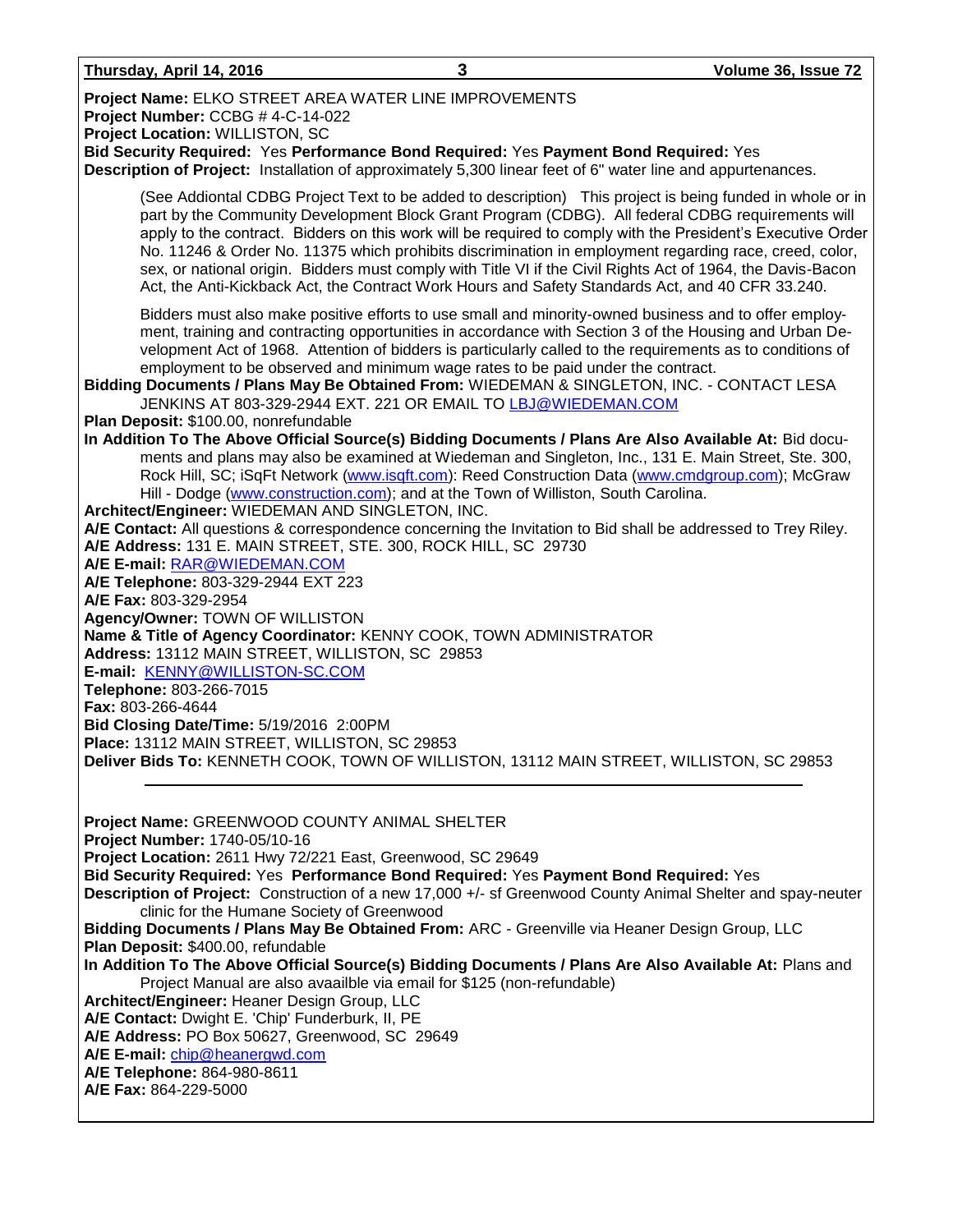#### **Thursday, April 14, 2016 4 Volume 36, Issue 72**

**Note:** All questions & correspondence concerning this Invitation to Bid shall be addressed to the A/E. **Agency/Owner:** Greenwood County **Name & Title of Agency Coordinator:** Rossie Corwon, PE **Address:** 528 Monument Street, Room B-03, Greenwwod, SC 29646 E-mail: [rcorwon@greenwood.sc.gov](mailto:rcorwon@greenwood.sc.gov) **Telephone:** 864-942-8556 **Fax:** 864-942-8580 **Pre-Bid Conf./Site Visit:** Yes, non-mandatory **Pre-Bid Date/Time:** 4/19/2016 10:00am **Place:** Greenwood County Courthouse, 528 Monument Street, Room B-28, Greenwood, SC 29646 **Bid Closing Date/Time:** 5/10/2016 2:30pm **Place:** Greenwood County Courthouse, 528 Monument Street, Room B-28, Greenwood, SC 29646 **Deliver Bids To:** Greenwood County (Rossie Corwon, PE), 528 Monument Street, Room B-03, Greenwood, SC 29646

**Project Name:** DOOR AND HARDWARE REPLACEMENT AT CAROLINA FOREST HIGH (CFH) **Project Number:** 1516-48 **Project Location:** Carolina Forest High School, 700 Gardner Lacy Rd., Myrtle Beach, SC 29579 **Bid Security Required:** Yes **Performance Bond Required:** Yes **Payment Bond Required:** Yes **Description of Project:** Provide and install new exterior doors and hardware replacement at CFH. **Bidding Documents / Plans May Be Obtained From:** <http://apps.hcs.k12.sc.us/apps/protrac> **Agency/Owner:** Horry County Schools **Name & Title of Agency Coordinator:** Vicki Williams **Address:** 335 Four Mile Road, Conway, SC 29526 **E-mail:** [vwilliams@horrycountyschools.net](mailto:vwilliams@horrycountyschools.net) **Telephone:** 843-488-6938 **Pre-Bid Conf./Site Visit:** Mandatory **Pre-Bid Date/Time:** 4/21/2016 10:00am **Place:** Carolina Forest High School **Bid Closing Date/Time:** 5/5/2016, 3:00pm **Place:** HCS District Office **Hand Deliver Bids To:** Vicki Williams335 Four Mile Road, Room B300Conway, SC 29526 **Mail Bids To:** Vicki Williams, PO Box 260005, Conway, SC 29528

### **SPARTANBURG COUNTY SCHOOL DISTRICT SIX**

### **MASS GRADING PROJECT-DEMOLITION AND RE-CONSTRUCTION**

Spartanburg County School District Six is requesting statement of qualifications for contractors for mass grading project-demolition and re-construction. The last date to submit a statement of qualifications is Friday, May 06, 2016 at 2:00 pm.

Information concerning the project may be obtained from Trevor Robinson, Spartanburg County School District Six, 1390 Cavalier Way, Roebuck, SC 29376 (864) 576-4212 or by downloading it on the District website at [http://www.spart6.org/businessservices/currentsolicitations.aspx.](http://www.spart6.org/businessservices/currentsolicitations.aspx)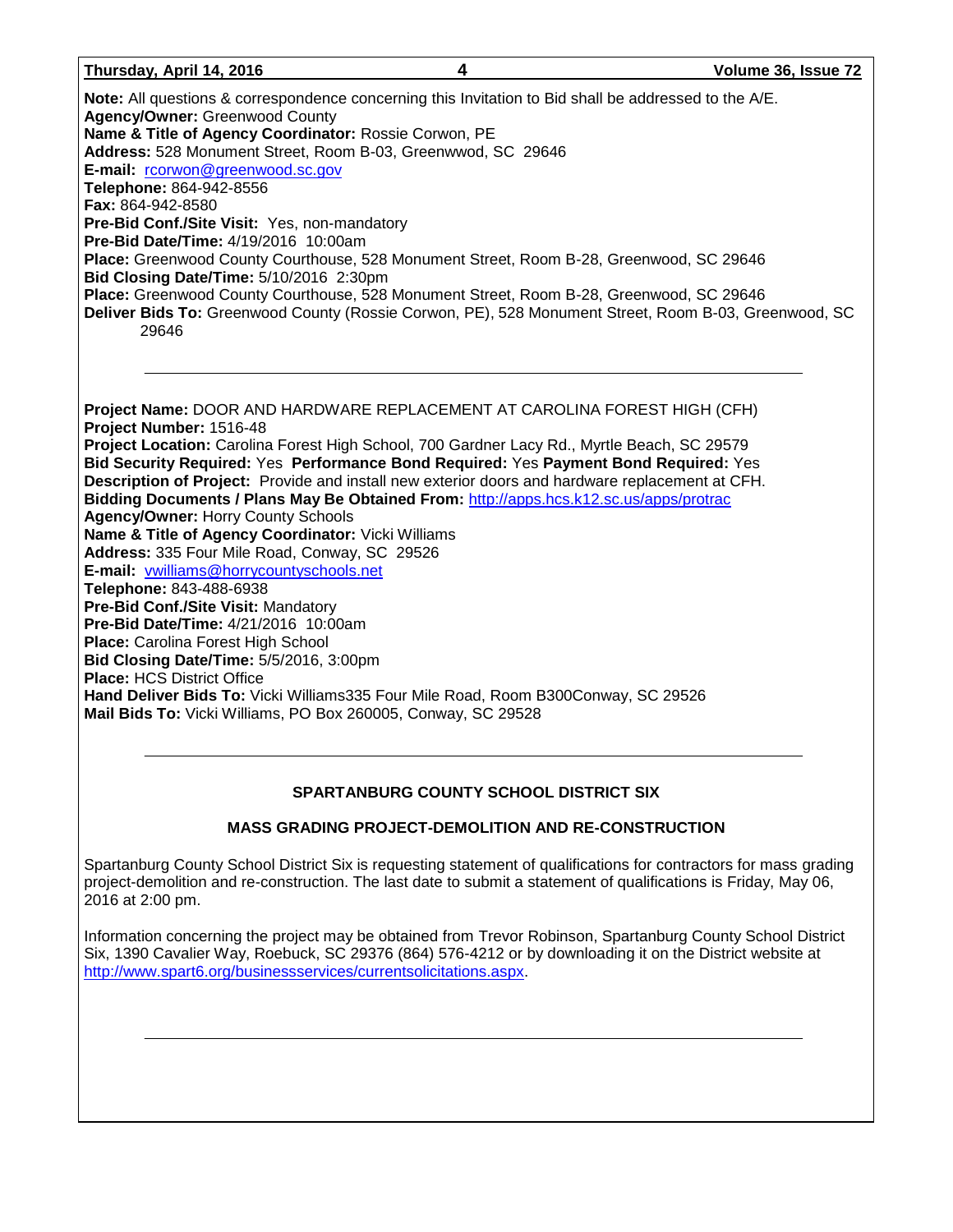### **PUBLIC WORKS PUMP STATION UPGRADE**

Owner: City of Lake City / CDBG/HUD Project No.: 4-CI-15-019 / URS Project No.: 46423723

Separate sealed bids for Public Works Pump Station Upgrade for the City of Lake City will be received by the City of Lake City in the Administration Building until 2:00pm on May 17, 2016, and then at said place be publicly opened and read aloud.

The work to be done consists of furnishing all materials, equipment and labor necessary to construct the Public Works Pump Station Upgrade, consisting of the following approximate quantities:

Upgrade of Existing Pump Station

Bidders on this work will be required to comply with the President's Executive Order No. 11246 and Order No. 11375 which prohibit discrimination in employment regarding race, creed, color, sex or national origin.

Bidders must comply with Title VI of the Civil Rights Act of 1964, the Davis-Bacon Act, the Anti-Kickback Act, the Contract Work Hours and Safety Standards Act, and 40 CFR 33.240.

This project will be constructed with funds provided by the South Carolina Department of Commerce, Grants Administration, under the State's Community Development Block Grant (CDBG) Program.

Bidders must also make positive efforts to use small and minority owned business and to offer employment, training and contracting opportunities in accordance with Section 3 of the Housing and Urban Development Act of 1968. Attention of bidders is particularly called to the requirements as to conditions of employment to be observed and minimum wage rates to be paid under the contract.

The Information for Bidders, Bid Form, Contract, Plans, Specifications, Bid Bond, Performance Bond and Payment Bond, and other contract documents may be examined at the following locations:

Owner: City of Lake City Engineers: URS Corporation, Charleston, SC

Duncan Parnell 3150 W. Montague Avenue N. Charleston, SC 29418 843-747-6033

Drawings, specifications and contract documents may be obtained from the office of Duncan Parnell, [www.dpibidroom.com](http://www.dpibidroom.com/) upon a non-refundable payment of \$115.00. When requesting drawings, specifications or contract documents, provide the following information about your company: Mailing address; street (UPS) address; telephone number; and FAX number (if applicable) and e-mail address.

Bidders must deposit security with all bids. Security shall be in the form of a certified check or bid bond made payable to the Owner, and shall be for an amount equal to not less than five percent (5%) of the amount of the bid. Provisions of the security shall be as described in the Information for Bidders.

Any prospective bidder, offeror, contractor or subcontractor who is aggrieved in connection with the solicitation of this contract may protest to Engineer (or) Owner in accordance with Section 11-35-4210 of the SC Code of Laws, within 15 days of the date of issuance of the Notice of Intent to Award.

No bid will be considered unless the bidder is legally qualified under the provisions of the South Carolina Contractor's Licensing Law (South Carolina Code of Laws as amended on April 1, 1999, Chapter 11, Sections 40-11-10 through 40-11-428).

Contractors shall have a classification of WP.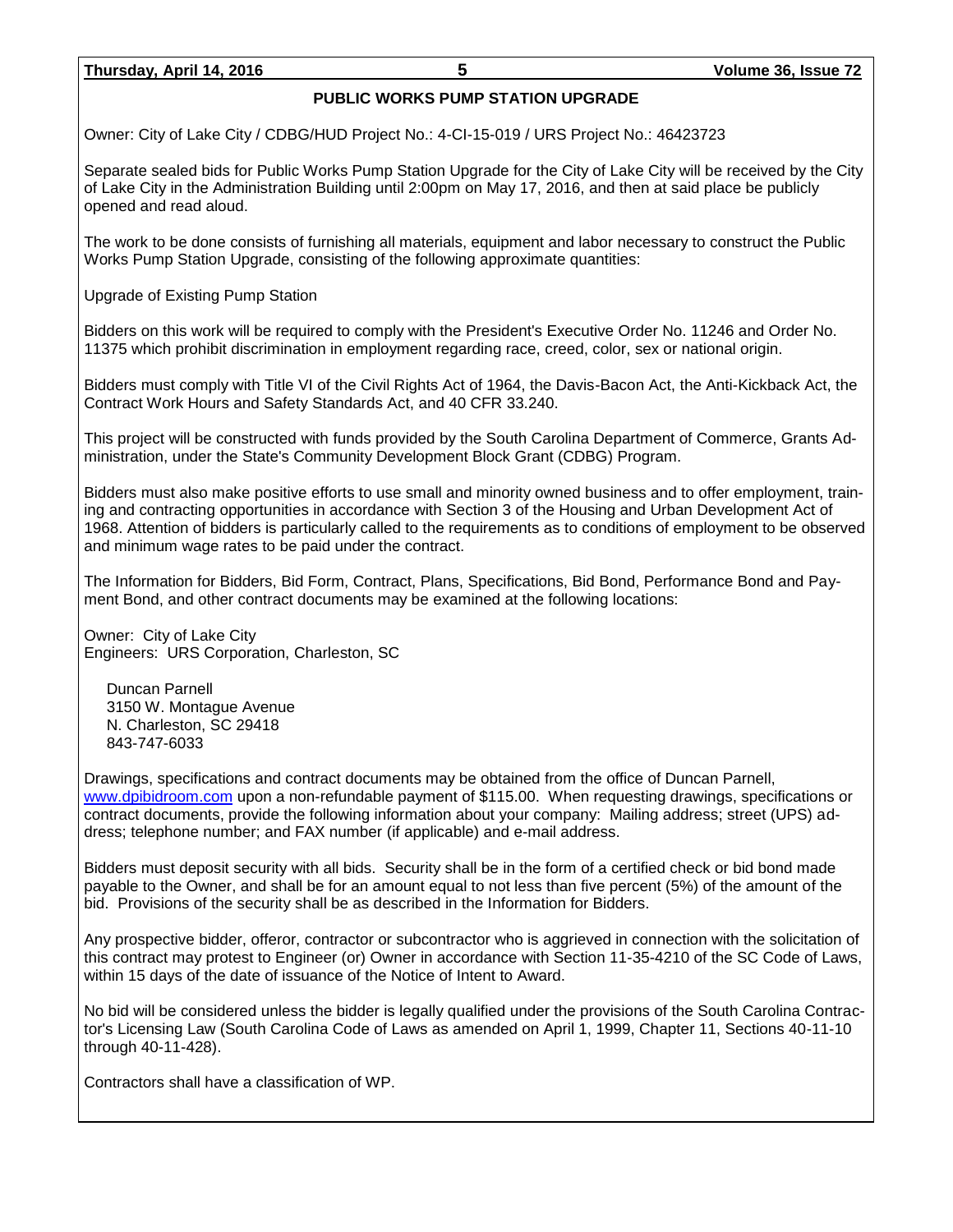No bidder may withdraw the bid within 90 days after the actual date of the opening and thereof.

The Owner reserves the right to waive any informalities or to reject any or all bids.

The Owner requests that all bidders respond with an actual bid or with a sealed "No Bid." This provision guards against receiving an insufficient response to the Advertisement for Bids.

ENGINEERS URS 4016 Salt Pointe Parkway, Suite 200 North Charleston, SC 29405

### **CITY OF MYRTLE BEACH – BID NO. 16-B0089 RE-BID**

The City of Myrtle Beach will be receiving bids for Renovations to the Kennels at the Grand Strand Humane Society. Bid forms and specifications may be obtained from the Purchasing Office located at 3231 Mr. Joe White Avenue or from the City Website at [www.cityofmyrtlebeach.com/bids.html.](http://www.cityofmyrtlebeach.com/bids.html) Bids will be received until 2:00pm on May 11, 2016. A Mandatory Pre-Bid will be held at the Purchasing Office at 2:00pm May 18, 2016.

Bids forms can be mailed if you prefer by calling 843-918-2170.

### **FAIRVIEW RD. WATER LINE IMPROVEMENTS**

The Laurens County Water and Sewer Commission will receive bids for the construction of the "Fairview Rd. Water Line Improvements" until 2:00pm on May 17, 2016, in the conference room of the Laurens County Water and Sewer Commission administrative office located at 3850 U.S. Hwy 221 South, Laurens, SC 29360, at which time and place all bids will be opened and read aloud in public.

The Contract will be awarded to the responsible bidder producing the lowest total bid. The following generally describes the work included:

Installation of approximately 12,665 LF of 12-inch water line, 12 fire hydrant assemblies, 38 water service reconnections, and other associated work tasks for a complete and proper installation.

Contract and Bid documents and supportive information are on file at the following locations:

OWNER: Laurens County Water and Sewer Commission PO Box 1006 Laurens, SC 29360

ENGINEER: Summit Engineering Group, Inc. 9601 Warren H. Abernathy Highway Spartanburg, SC 29301

CONTRACTOR SERVICES: iSqFt On-line at [www.isqft.com](http://www.isqft.com/)

Copies of the contract drawings, specifications, and bid documents may be obtained at the office of the Engineer upon receipt of a non-refundable payment of \$200.00 for each set. When requesting copies of the contract drawings, specifications and bid documents, provide the following information about your company: Mailing address, street / delivery address, telephone and facsimile numbers, and email address.

Only those contract drawings, specifications and bid documents obtained from the Engineer are official. Bidders cannot rely on the accuracy of copies of the aforementioned documents, drawings, specifications, etc. obtained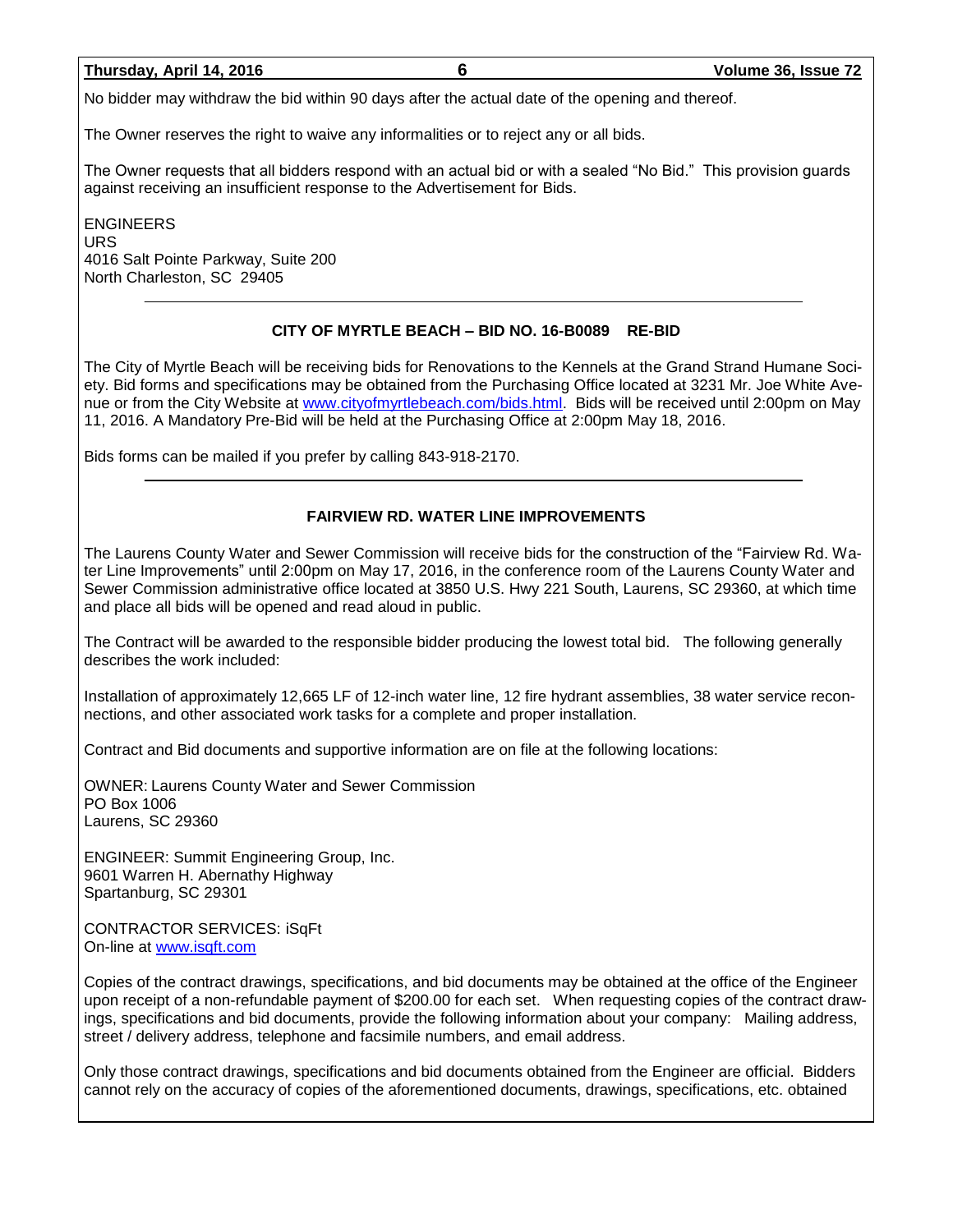from any other source. Bidders must be on the Engineer's official plan holders list for bids to be accepted by the Owner.

Bidders must deposit security with all bids. Security shall be in the form of a certified check or bid bond made payable to the Owner, and shall be for an amount equal to not less than five percent (5%) of the amount of the bid. Provisions of the security shall be as described in the Information for Bidders.

Performance and Payment Bonds, each in the amount of 100% of the contract price will be required of the successful bidder.

No bid will be considered unless the bidder is legally qualified, on the date of the bid, under the provisions of the South Carolina Contractor's Licensing Law (South Carolina Code of Laws as amended on April 1, 1999, Chapter 11, Sections 40 11 10 through 40 11 428). Contractors shall have a classification of WL.

The Owner reserves the right to reject any or all bids or waive any informality in the bidding. Bids may be held by the Owner for a period not to exceed sixty (60) days from the date of the opening of bids.

### Equipment

**Description:** RADIOLOGY EQUIPMENT - OCTC **Solicitation Number:** 5400011257 **Pre-bid Conf.:** Non-mandatory. 4/19/2016 **Location:** Orangeburg Calhoun Technical College, Health Science Board Room, Building K, 3250 St. Matthews Road, Orangeburg, SC 29118 **Submit Offer By:** 04/26/2016 10:00am **Purchasing Agency:** SC Technical College System 111 Executive Center Drive, Suite 106 Columbia, SC 29210 **Buyer:** TERESA LIVINGSTON **Email:** [LivingstonT@sctechsystem.edu](mailto:LivingstonT@sctechsystem.edu) **Download Solicitation From:**  <http://webprod.cio.sc.gov/SCSolicitationWeb/solicitationAttachment.do?solicitnumber=5400011257>

**Description:** WASHER AND DRYER FOR FIRE FIGHTING GEAR FOR THE APPLIED EDUCATION TECHNOLOGY CENTER **Solicitation Number:** IFB 1516-003 **Delivery Point:** Camden, SC **Submit Offer By:** 4/22/2016 1:00pm **Purchasing Agency:** Kershaw County School District, 2029 West DeKalb Street, Camden, SC 29020 **Buyer:** Ed Estridge, 803-432-8416 / [edwin.estridge@kcsdschools.net](mailto:edwin.estridge@kcsdschools.net) **Download Solicitation From:** [www.kershaw.k12.sc.us](http://www.kershaw.k12.sc.us/)

**Description:** THE SCHOOL DISTRICT OF PICKENS COUNTY IS ACCEPTING QUOTES FOR A DISH MACHINE AT WEST END ELEMENTARY SCHOOL. VENDORS MUST BE LOCATED WITHIN A 200 MILE RADIUS FROM THIS SCHOOL **Solicitation Number:** 116-38-5-4 **Deadline for Questions:** April 26, 2016 before 10:00am. All questions should be emailed to [KateWil](mailto:KateWilson@pickens.k12.sc.us)[son@pickens.k12.sc.us](mailto:KateWilson@pickens.k12.sc.us) **Due Date/Time:** May 4, 2016 at 10:00am **Submit to:** School District of Pickens County, Attn: Kate Wilson, Coordinator of Procurement, School District of Pickens County, 1348 Griffin Mill Road, Easley, SC 29640 **Inquiries**: [KateWilson@pickens.k12.sc.us](mailto:KateWilson@pickens.k12.sc.us) **Bid Requests:** [www.pickens.k12.sc.us](http://www.pickens.k12.sc.us/) ; Departments; Procurement; and Solicitations & Awards; Print Solicitation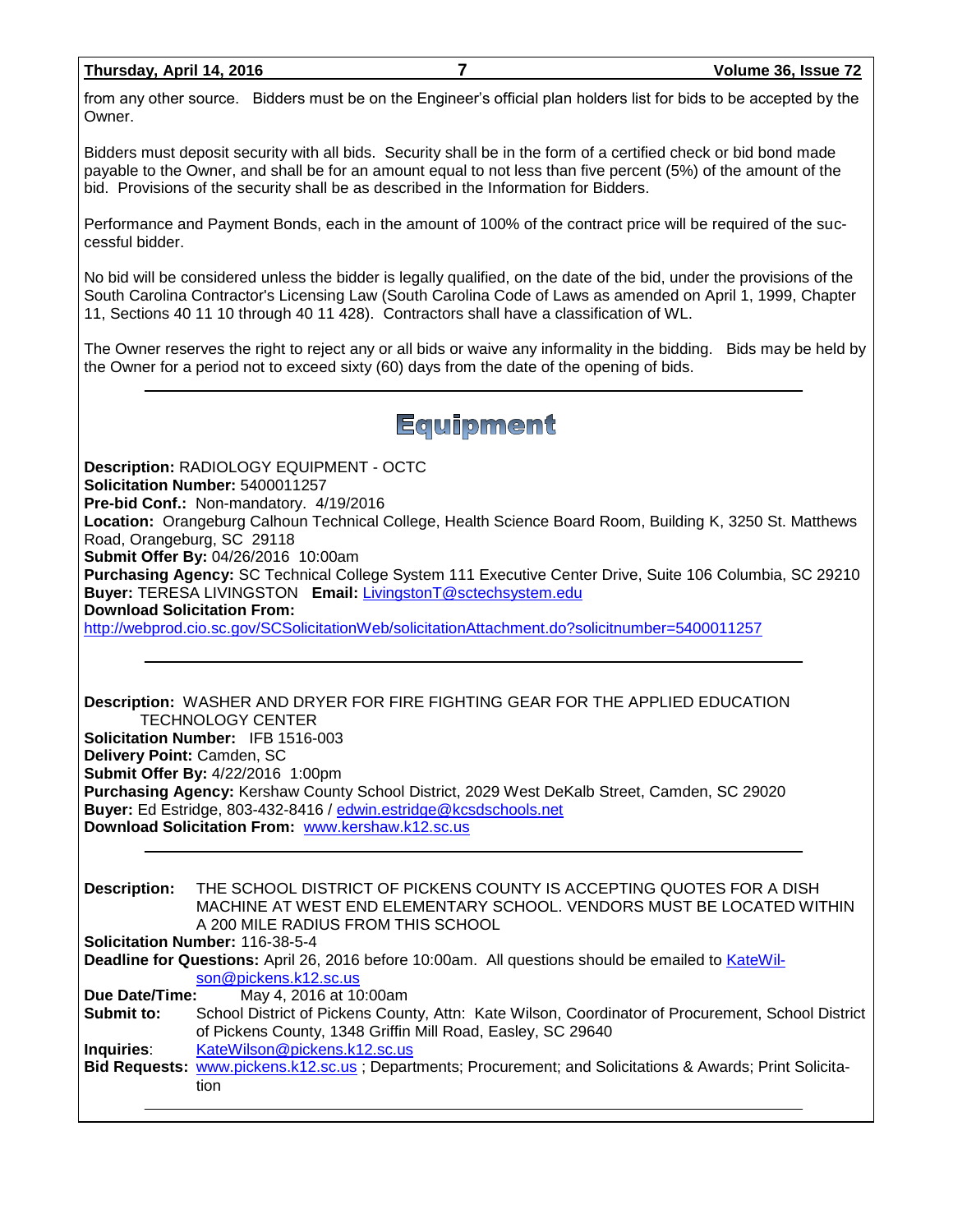#### **Thursday, April 14, 2016 8 Volume 36, Issue 72**

**Description:** FOOD SERVICE KITCHEN EQUIPMENT **Solicitation Number:** 1516-45MJ **Submit Offer By:** 4/25/2016 3:30PM **Purchasing Agency:** Horry County Schools 335 Four Mile Rd. Conway, SC 29526 **Buyer:** Maurice Jackson, 843-488-6929, [mjackson@horrycountyschools.net](mailto:mjackson@horrycountyschools.net) **Download Solicitation From:** <http://apps.hcs.k12.sc.us/apps/protrac/>

**Description:** GREENHOUSE SHADE REPLACEMENT **Solicitation Number:** 73202040 **Delivery Point:** Blackville, SC **Submit Offer By:** 04/27/2016 11:00am **Purchasing Agency:** Clemson University, Procurement Services, Administrative Services Bldg.,108 Perimeter Rd., Clemson, SC 29634 **Buyer:** April Pitts, 864-656-1773, [apitts@clemson.edu](mailto:apitts@clemson.edu) **Download Solicitation From:** Online solicitations only. Solicitations can be viewed at [www.clemson.edu/cfo/procurement/vendors](http://www.clemson.edu/cfo/procurement/vendors)

**Description:** GREENHOUSE LIGHT AND BALLAST REPLACEMENT **Solicitation Number:** 73202591 **Delivery Point:** Blackville, SC **Submit Offer By:** 04/27/2016 11:00am **Purchasing Agency:** Clemson University, Procurement Services, Administrative Services Bldg.,108 Perimeter Rd., Clemson, SC 29634 **Buyer:** April Pitts, 864-656-1773, [apitts@clemson.edu](mailto:apitts@clemson.edu) **Download Solicitation From:** Online solicitations only. Solicitations can be viewed at [www.clemson.edu/cfo/procurement/vendors](http://www.clemson.edu/cfo/procurement/vendors)

**Description:** TAP CONSULTING SERVICES **Solicitation Number:** 73447768 **Delivery Point:** Clemson, SC **Submit Offer By:** 05/04/2016 **Purchasing Agency:** Clemson University, Procurement Services, Administrative Services Bldg.,108 Perimeter Rd., Clemson, SC 29634 **Buyer:** Shirley Alexander 864-656-2395 / [salexa2@clemson.edu](mailto:salexa2@clemson.edu) **Download Solicitation From:** Online solicitations only. Solicitations can be viewed at

[www.clemson.edu/cfo/procurement/vendors](http://www.clemson.edu/cfo/procurement/vendors)

#### **Description:** VALCOM PAGING PARTS ONLY AS LISTED:

V-1030C Valcom 5 Watt Horn (Beige) Quantity: 20 V-9022A-2 Valcom 2x2 Lay-In 1-way spkr w/ backbox Qty: 115 VE8004 Quad Networked Page Zone Extender Quantity: 3

VE8012 Dual Networked Station Port Quantity: 1 VP-4124D 4AMP Switching Wall Mount Pwr Supply Quantity: 5 VE6021 Valcom IP6000 application server Quantity: 1

All quotes should include shipping charges with inside delivery and 8% sales tax.

**Solicitation Number:** 1 **Delivery Point:** Walterboro, SC 29488 **Submit Offer By:** 5/6/2016 1:00pm **Purchasing Agency:** Colleton County School District, Technology Center, 150 Cougar Nation Dr., Suite 8000, Walterboro, SC 29488 **Direct Inquiries To:** Claudia Boensch, 843 782-4520, [cboensch@colletonsd.org](mailto:cboensch@colletonsd.org)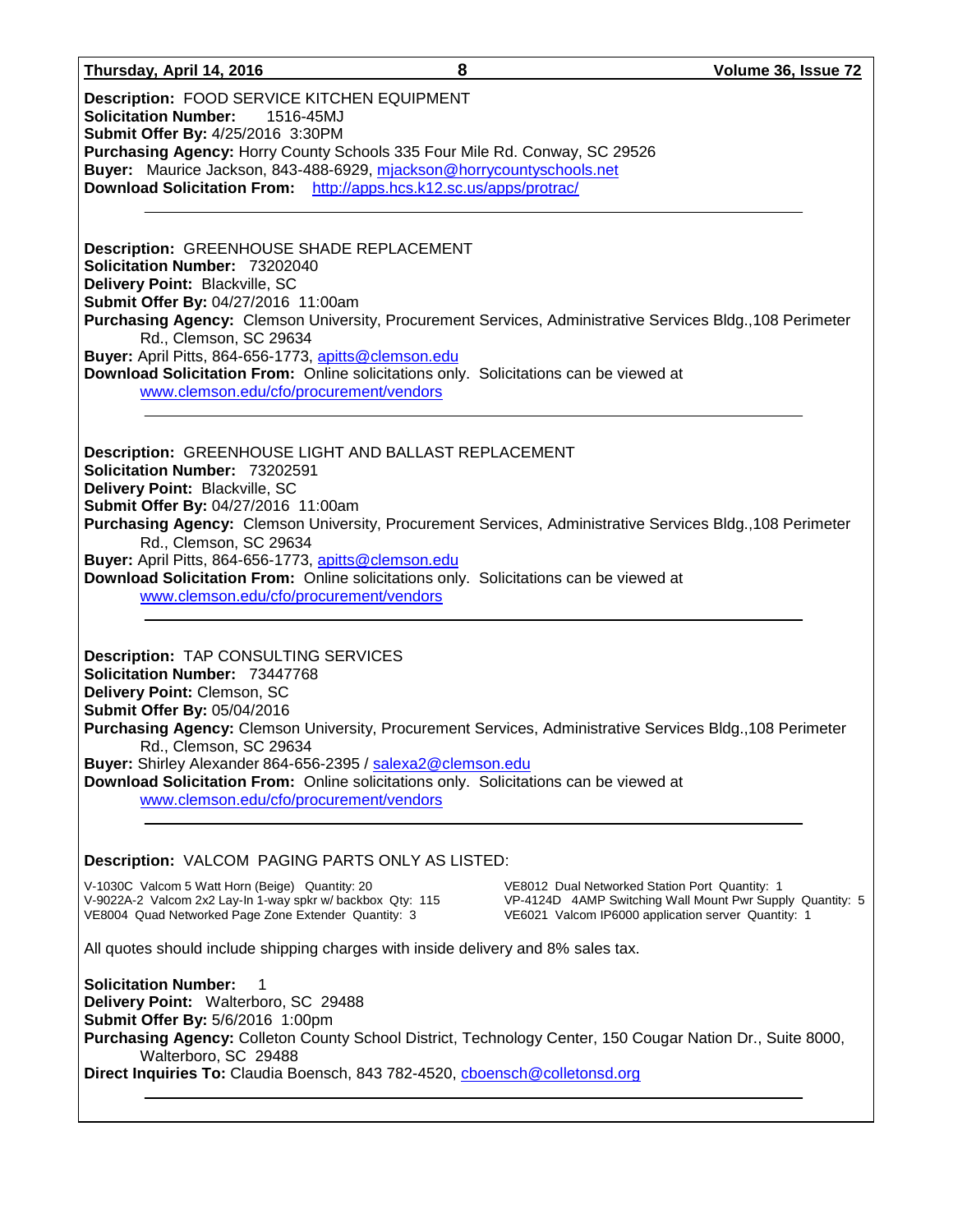#### **Thursday, April 14, 2016 9 Volume 36, Issue 72**

**Description:** CHAIN LINK FENCE AND INSTALLATION **Solicitation Number:** 73162370 **Delivery Point:** Blackville, SC **Submit Offer By:** 4/26/2016 11:00am **Purchasing Agency:** Clemson University, Procurement Services, Administrative Services Bldg.,108 Perimeter Rd., Clemson, SC 29634 **Buyer:** April Pitts, 864-656-1773, [apitts@clemson.edu](mailto:apitts@clemson.edu) **Download Solicitation From:** Online solicitations only -- [www.clemson.edu/cfo/procurement/vendors](http://www.clemson.edu/cfo/procurement/vendors)

### **YORK CO. -- NOTICE OF BID 2348**

York County is seeking sealed bids for two each, new, unused, 2016 model, intermediate sedans. Inquiries concerning this bid can be made as needed to Roddey Bolin, Email: [Roddey.bolin@yorkcountygov.com.](mailto:Roddey.bolin@yorkcountygov.com) Bids will be received in the York County Purchasing Department, Room 114, #6 S Congress St, York, SC 29745 until 11:00am Friday, May 6, 2016, at which time said bids will publicly opened This bid is listed on the York County Purchasing web site at [www.yorkcountygov.com/purchasing.](http://www.yorkcountygov.com/purchasing)

### **Information Technology**

**Description:** FURNISH AND DELIVER CRISIS MANAGEMENT MOBILE APPLICATION **Solicitation Number:** Q2016.10 **Delivery Point:** Lexington, SC 29072 **Submit Offer By:** 4/29/2016 3:00pm **Purchasing Agency:** Lexington County School District One **Buyer:** Carol Norfleet, 803-821-1109 **Request Form Available At:** <http://www.lexington1.net/departments/fiscal-services/solicitations-awards>

### **Maintenance and Repair**

**Description:** OCTECH FIRE ALARM SYSTEM UPGRADE **Solicitation Number:** OC-3-1516 **Delivery Point:** Orangeburg-Calhoun Technical College, 3250 St. Matthews Rd., Orangeburg, SC 29118 **Site Visit:** James Bryant, 803-535-1330, [bryantj@octech.edu](mailto:bryantj@octech.edu) **Submit Offer By:** 5/10 **Purchasing Agency:** Orangeburg-Calhoun Technical College, 3250 St. Matthews Rd., Orangeburg, SC 29118 **Buyer:** Scarlet Geddings, 803-535-1243 / [geddingss@octech.edu](mailto:geddingss@octech.edu) **Download Solicitation From:** <http://www.octech.edu/about/procurement-office>

### **Minor Construction <\$50,000**

**Description:** VAULT RESTROOM-EDISTO BEACH STATE PARK **Solicitation Number:** 5400011348 **Site Visit:** By appt. **Location:** Edisto Beach State Park, 8377 State Cabin Road, Edisto Island, SC 29438 **Submit Offer By:** 05/04/2016 3:00pm **Purchasing Agency:** SC Dept. Parks, Recreation & Tourism 1205 Pendleton St., Rm. 517 Columbia, SC 29201 **Buyer:** JAMES JACKSON **Email:** [Jjackson@scprt.com](mailto:Jjackson@scprt.com) **Phone:** 803-734-1302 **Download Solicitation From:**  <http://webprod.cio.sc.gov/SCSolicitationWeb/solicitationAttachment.do?solicitnumber=5400011348>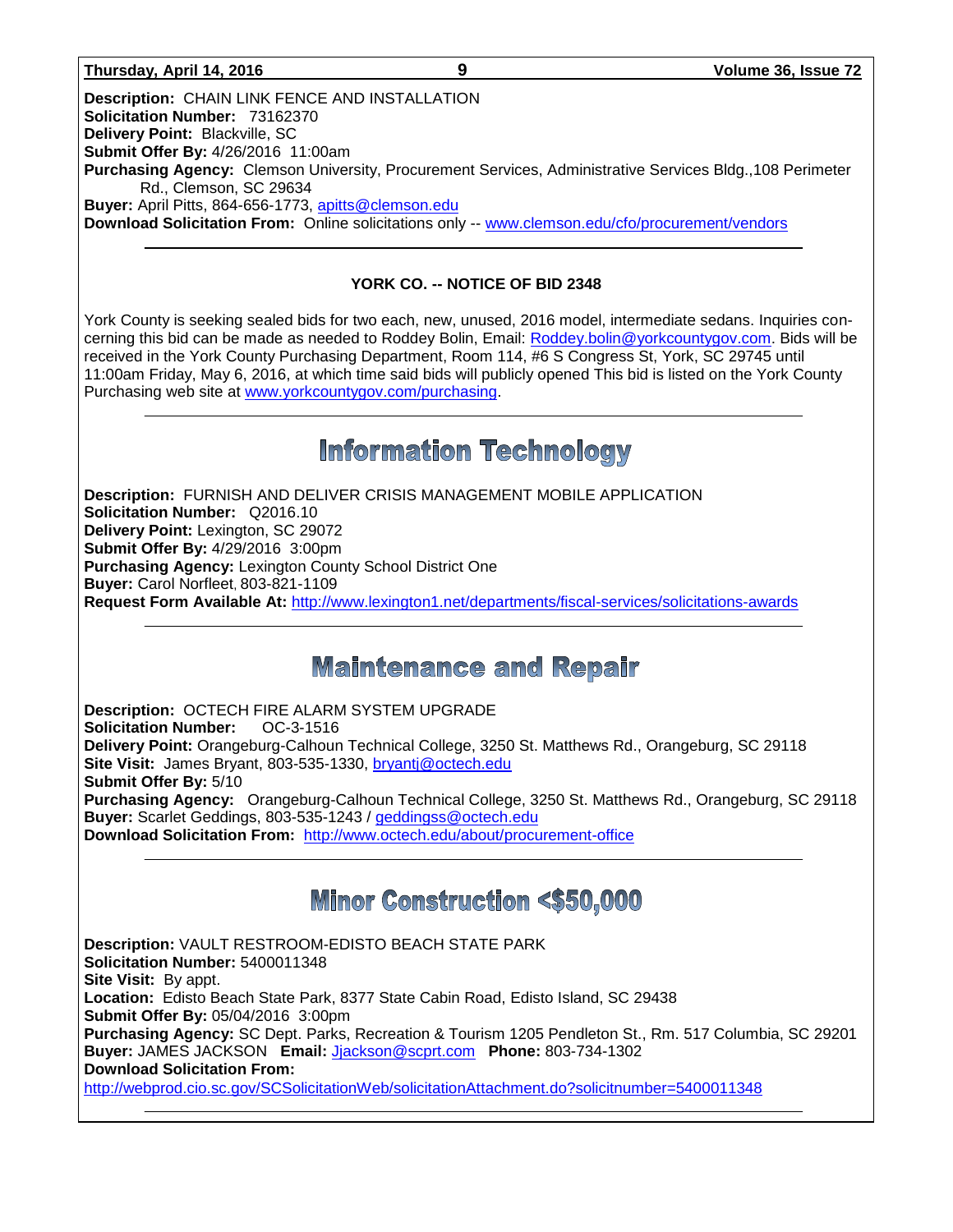# Services

**Description:** MARKETING AND BRANDING FOR WINTHROP UNIV. **Solicitation Number:** 5400011277 **Pre-proposal Conf.:** 4/21/2016 2:00pm **Location:** Winthrop University, 701 Oakland Ave., Tillman Hall, Room 306, Rock Hill, SC 29733

A limited number of ports are available to attend via tele-conference. If you would like to participate in the call, email Stacy Adams, CPPB for dial-in instructions no later than Monday, April 18th at 10:00am. Ports will be available on a first-come first-serve basis.

**Submit Offer By:** 05/11/2016 11:00am **Purchasing Agency:** SFAA, Div. of Procurement Services, MMO 1201 Main Street, Suite 600 Columbia, SC 29201 **Buyer:** STACY ADAMS **Email:** [SAdams@mmo.sc.gov](mailto:SAdams@mmo.sc.gov) **Download Solicitation From:**  <http://webprod.cio.sc.gov/SCSolicitationWeb/solicitationAttachment.do?solicitnumber=5400011277>

**Description:** WATER MITIGATION SERVICES **Solicitation Number:** 5400011373 **Submit Offer By:** 04/22/2017 10:00am **Purchasing Agency:** Department of Administration 1200 Senate Street, Suite 409 Columbia, SC 29201-3200 **Buyer:** WILLIAM EVANS **Email:** [Jason.Evans@admin.sc.gov](mailto:Jason.Evans@admin.sc.gov) **Phone:** 803-737-2805 **Download Solicitation From:**  <http://webprod.cio.sc.gov/SCSolicitationWeb/solicitationAttachment.do?solicitnumber=5400011373>

**Description:** STAFFING SERVICES FOR NUTRITION SERVICES **Solicitation Number:** B1615 **Delivery Point:** North Charleston, SC **Submit Offer By:** 5/10/2016 2:00pm **Purchasing Agency:** Charleston County School District **Buyer:** Shantelle P. Johnson, 843-566-8881 / [shantelle\\_johnson@charleston.k12.sc.us](mailto:shantelle_johnson@charleston.k12.sc.us) **Download Solicitation From:** <http://www.ccsdschools.com/0144/index.php>

**Description:** CLOVER SCHOOL DISTRICT TWO IS REQUESTING PROPOSALS FROM QUALIFIED CONTRACTORS TO PROVIDE IRRIGATION, SODDING AND LANDSCAPING AT THE REPLACEMENT CLOVER MIDDLE SCHOOL **Solicitation Number:** 15-1012 **Delivery Point:** Clover, SC **Pre-bid Conf.:** Mandatory. 5/3/2016 10:00am **Location:** Clover School District Maintenance Department, 978 Bethel Street, Clover, SC 29710 **Submit Offer By:** 5/16/2016 2:00pm **Purchasing Agency:** Clover School District, 604 Bethel Street, Clover SC 29710 **Buyer:** [george.pendleton@clover.k12.sc.us,](mailto:george.pendleton@clover.k12.sc.us) 803-810-8031 **Download Solicitation From:** Request by e-mailing [george.pendleton@clover.k12.sc.us](mailto:george.pendleton@clover.k12.sc.us)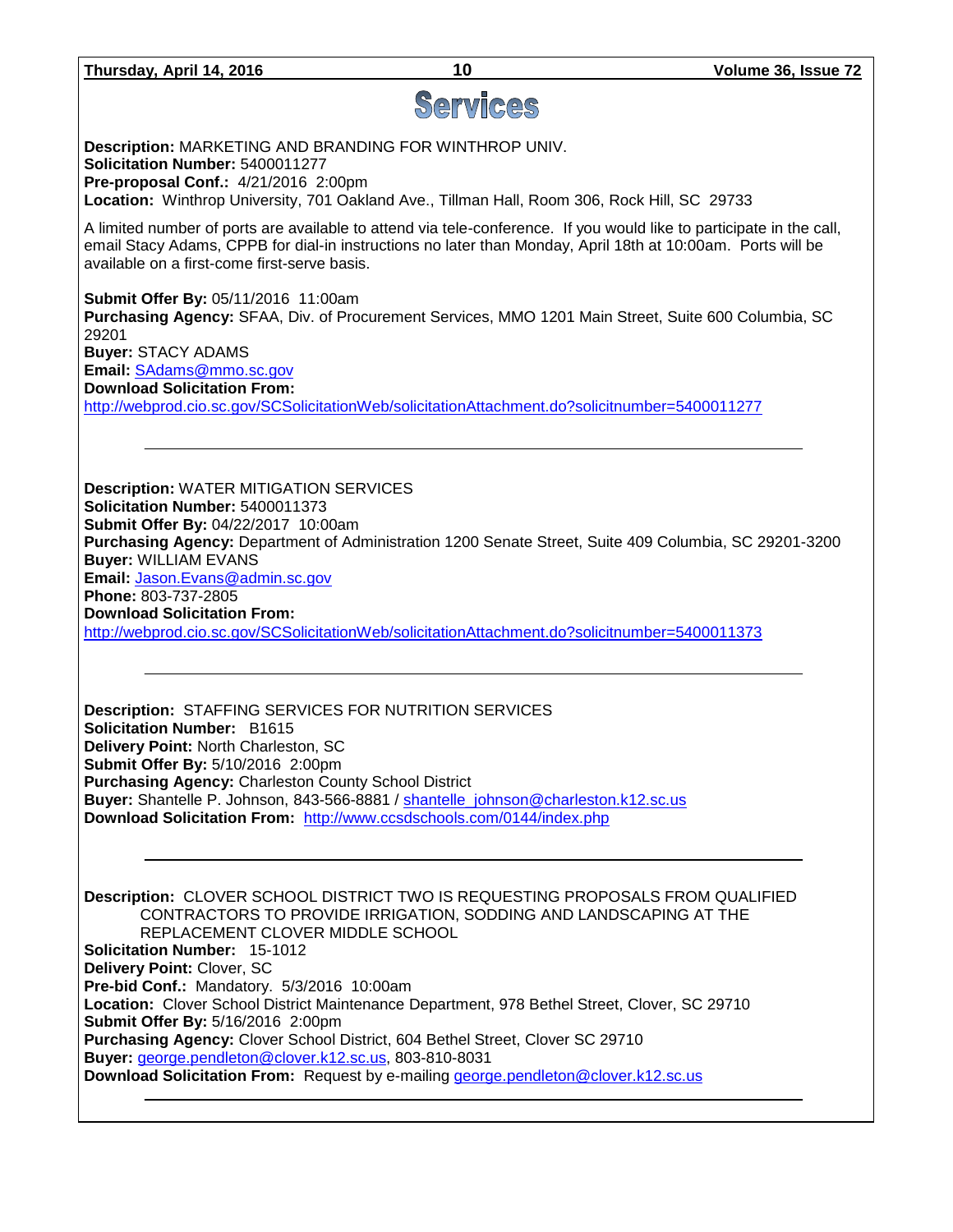#### **Thursday, April 14, 2016 11 Volume 36, Issue 72**

**Description:** BEST VALUE BID INTERIOR PAINTING SERVICES FOR BERKELEY AND SANGAREE ELEMENTARY SCHOOLS **Solicitation Number:** BVB No. 464-(15-16) **Delivery Point:** Berkeley County, SC **Pre-**bid Conf.: Mandatory. 4/22/2016 Berkeley Elementary School, 715 Highway 6, Moncks Corner, SC 29461 at 9:00am and Sangaree Elementary School, 1460 Royle Road, Summerville, SC 29483 at 10:30am **Submit Offer By:** 05/12/16 at 2:00pm **Purchasing Agency:** Berkeley County School District **Buyer:** Ashley Cash, [casha@bcsdschools.net](mailto:casha@bcsdschools.net) **Download Solicitation From:** <http://berkeley.schoolwires.net/Page/14568>

### **ADA ACCESSIBLE SHOWER/TUB**

York County Board of DSN requests bids for the following: Need to modernize an ADA accessible shower to include easy access ADA bathtub. At same location relocate the light switch close outside the shower compartment, replace grab bars and exhaust fan. Re-tile floors and walls as needed. Paint area after construction is completed. (Four locations for consideration of same overall project).

At the same location and three others, replace existing toilets with water saver toilets, total of eight to twelve toilets to be replaced.

Interested parties contact Tony Comer for access to facility, contact no. is 803-448-8967. Note that Contractors must commit to project completion no later than June 30, 2016.

Sealed bids are due by May 15 at Noon, attention Janice Fowler, York DSN Board, PO Box 549, York, SC.

### **YORK CO. -- NOTICE OF BID NO. 2349**

York County is seeking sealed bids from qualified firms to provide lawn care services for York County. A mandatory pre-bid meeting will be held at the Agricultural Bldg., Conference Room 136-B, 6 S. Congress St., York, SC 29745 at 10:00am, on Wednesday, April 27, 2016 to discuss the general requirements, review the scope of work, and ask or answer questions. Bids will be received in the York County Purchasing Department, 6 S. Congress St., York, SC 29745 until 3:00pm on Wednesday, May 11, 2016, at which time said bids will be publicly opened. This bid is posted on the York County Website, [www.yorkcountygov.com/purchasing.](http://www.yorkcountygov.com/purchasing)

## Supplies

### **FOOD SERVICE OPERATING SUPPLIES**

Chester County School District is soliciting proposals for Food Service Operating Supplies. Solicitation number of the Proposal is 16-516. Sealed proposals are due May 16, 2016 at 10:00 a.m. (only respondent's names will be read at this time), at Chester County School District, 509 District Office Drive Chester, S.C. 29706. Contact Shana H. Catoe, Director of Child Nutrition and Food Services with the Chester County School District at scatoe@chester.k12.sc.us. The following items must be included in your proposals:

- **High/Low Temperature Dish Machine Liquid Detergent, 5 gal/pail**
- **High/Low Drying Agent, 5 gal/ pail**
- **Lime/Scale Remover, 4 – 1 gal**
- **Drain Line Enzyme Cleaner, 5gal/ pail**
- **Quat Sanitizer 4 X 1 gallon**
- **Stainless Steel Polish**
- **Manual Pot and Pan Detergent 4 - 1 gal per case**
- **Concentrated Heavy Duty Degreaser Cleaner 4 - 1 gal per case**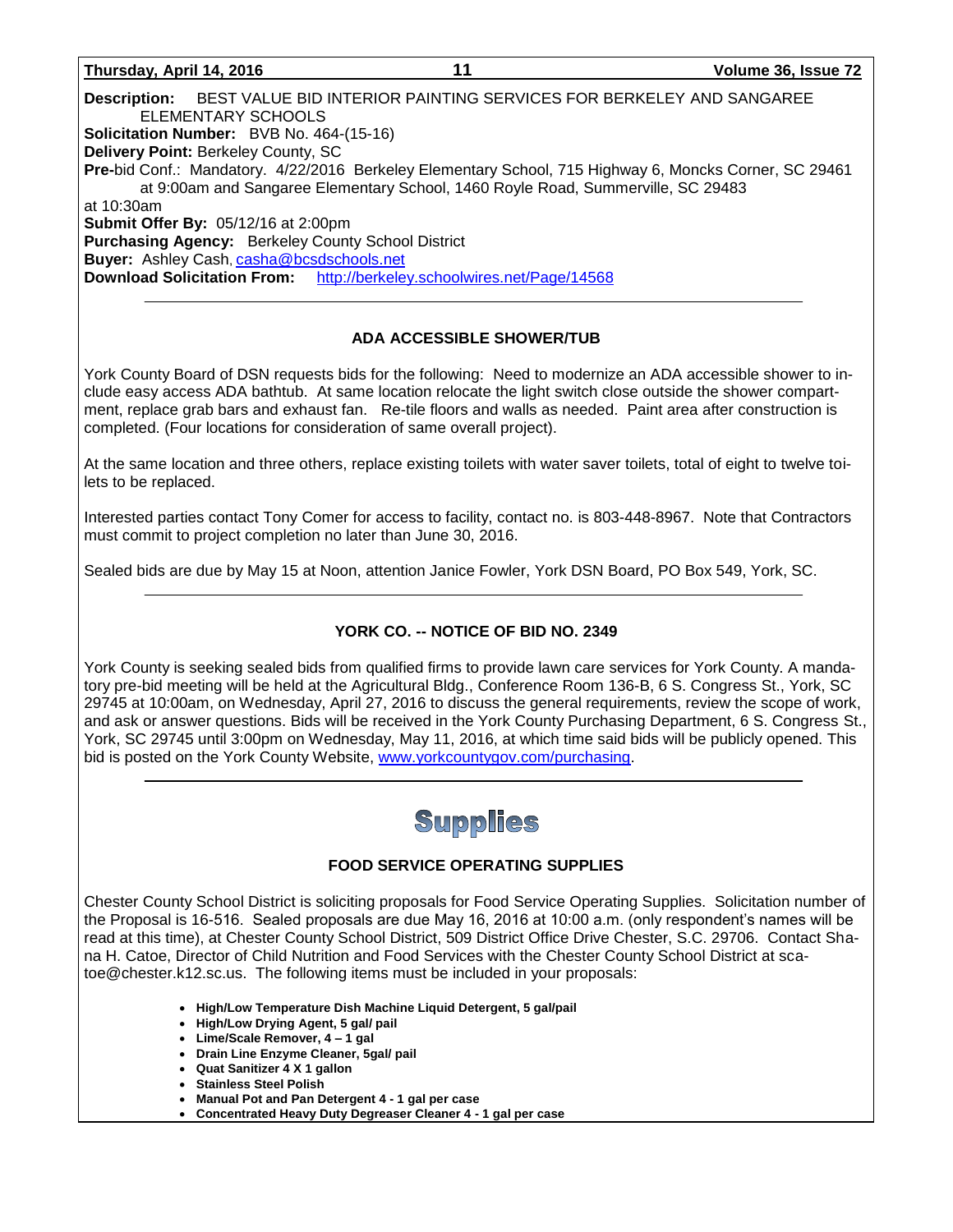#### **Thursday, April 14, 2016 12 Volume 36, Issue 72**

- **Foaming Anti- Bacterial Hand Soap, 2 - 1 gal per case (includes dispenser)**
- **60 gal. Trash can liners, 38 X 58 black 1.2 mil low density**
- **Xpressnap ¼ Fld Nata 13 X 8.5" 6M Fits 32 X PS Dispenser**
- **2- ply Standard Roll Toilet Tissue 4.2" X 3.5" 500 sheets per roll, 96 rolls per case**
- **2- Roll Toilet Tissue Dispenser for Standard Roll Toilet Tissue**
- **8" Natural Hardwound Roll Towels, 350' per roll, 12 rolls per case**
- **Paper Towel Dispenser**
- **Interchangeable Mop Handle**
- **Extra Large Angel Broom, Green**
- **Cotton Bar Towels 12 per case, Green Stripe, Ribbed, 34 oz.**
- **Changer Sytex Medium 16 oz. Blue Mop Head, Machine Washable, Built in Scrubbing pad**

This solicitation does not commit Chester County School District to pay any costs incurred in preparation of a proposal or to procure any services that may be offered.



**Description:** HAY BALE SALES

**Solicitation Number:** 2016AprHaySales **Pick-up Point:** Blackville, SC

**Submit Offer By:** 5/16/2016 11:00am

**Agency:** Clemson University, Procurement Services, Administrative Services Bldg.,108 Perimeter Rd., Clemson, SC 29634

**Direct Inquiries To:** April Pitts, 864-656-1773, [apitts@clemson.edu](mailto:apitts@clemson.edu)

**Download Solicitation From:** Online solicitations only. Solicitations can be viewed at [www.clemson.edu/cfo/procurement/vendors](http://www.clemson.edu/cfo/procurement/vendors)

## **SCBO Notices**

### **VENDORS, DON'T NEGLECT TO CHECK THE STATE'S FIXED PRICE BIDS**

If authorized by the original solicitation, the State may use "competitive fixed price bidding" to create procurements with an open response date. These fixed price bids are advertised in SCBO once, but the solicitation may provide for bids to be accepted continuously or periodically during the contract term. The links below take you to a listing of all open solicitations conducted by the central purchasing office using the competitive fixed pricing bidding rules.

> Fixed Price Bids - [Information Technology](http://www.mmo.sc.gov/PS/vendor/PS-vendor-fixed-price-bids-it.phtm) (Open Response Date) Fixed Price Bids - [Supplies & Services](http://www.mmo.sc.gov/PS/vendor/PS-vendor-fixed-price-bids-ss.phtm) (Open Response Date)

### **INSPECTOR GENERAL'S FRAUD HOTLINE**

(State Agency fraud only)

1-855-723-7283 / [http://oig.sc.gov](http://oig.sc.gov/)

### **COMMENTS?**

The Division of Procurement Services encourages you to make your comments via the following methods: Customer Comment System:<http://www.mmo.sc.gov/PS/ccs/MMO-ccs-index.phtm> Telephone 803-737-0600